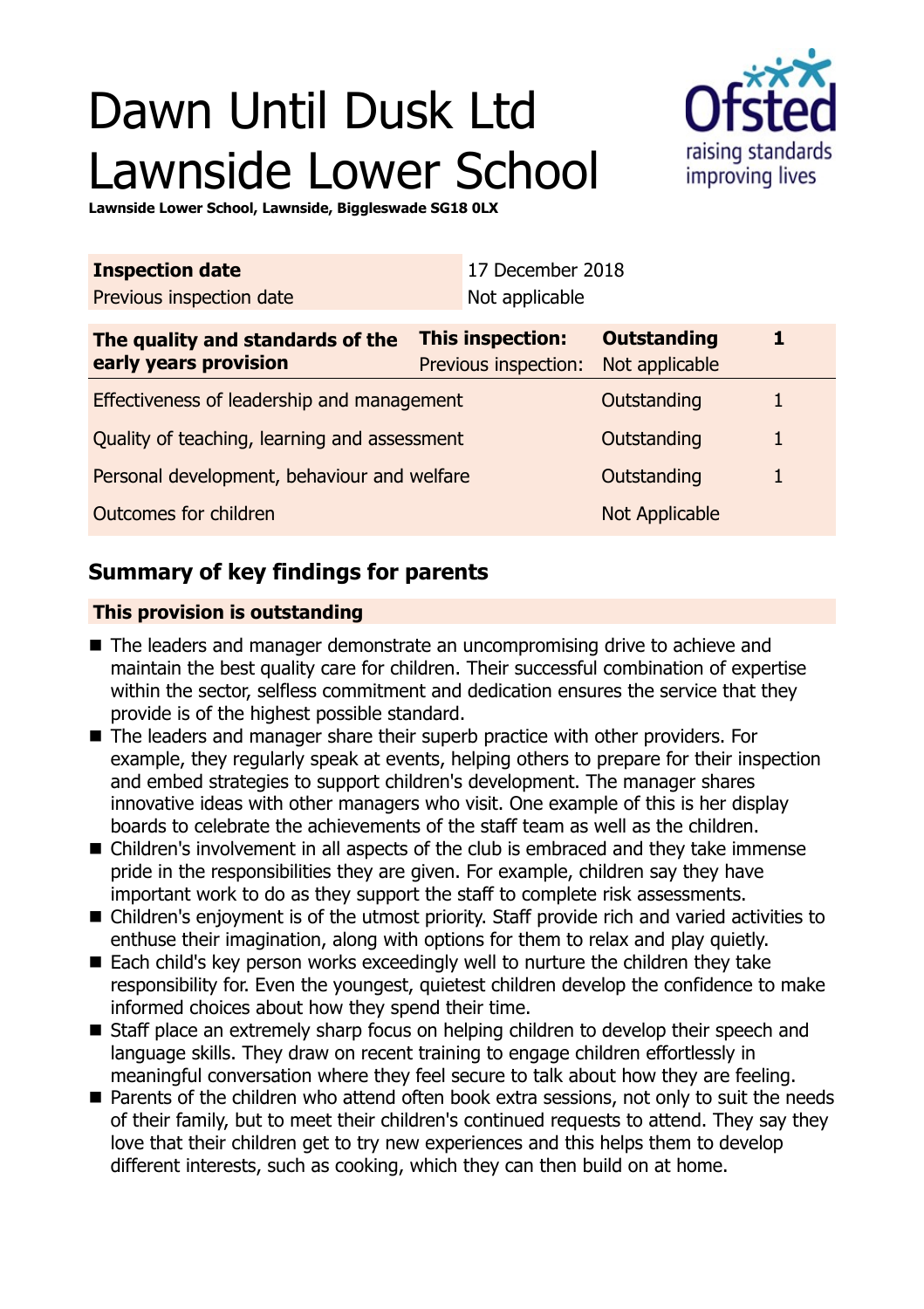# **What the setting needs to do to improve further**

## **To further improve the quality of the early years provision the provider should:**

 $\blacksquare$  continue to work with the on-site school, to provide children who show a preference to play outdoors, even further high-quality play opportunities.

## **Inspection activities**

- $\blacksquare$  The inspector observed the activities indoors and outdoors, and the interactions between staff and children.
- The inspector talked to staff and children at appropriate times during the inspection.
- $\blacksquare$  The inspector completed a joint observation with the club manager.
- The inspector met with the Early Years teacher of the on-site school and the club area manager. She held a meeting with the club manager and director, and looked at relevant documentation, including evidence of the suitability of staff working in the club.
- The inspector spoke to a number of parents during the inspection and took account of their views. She reviewed written feedback from parents and children.

#### **Inspector** Rachel Pepper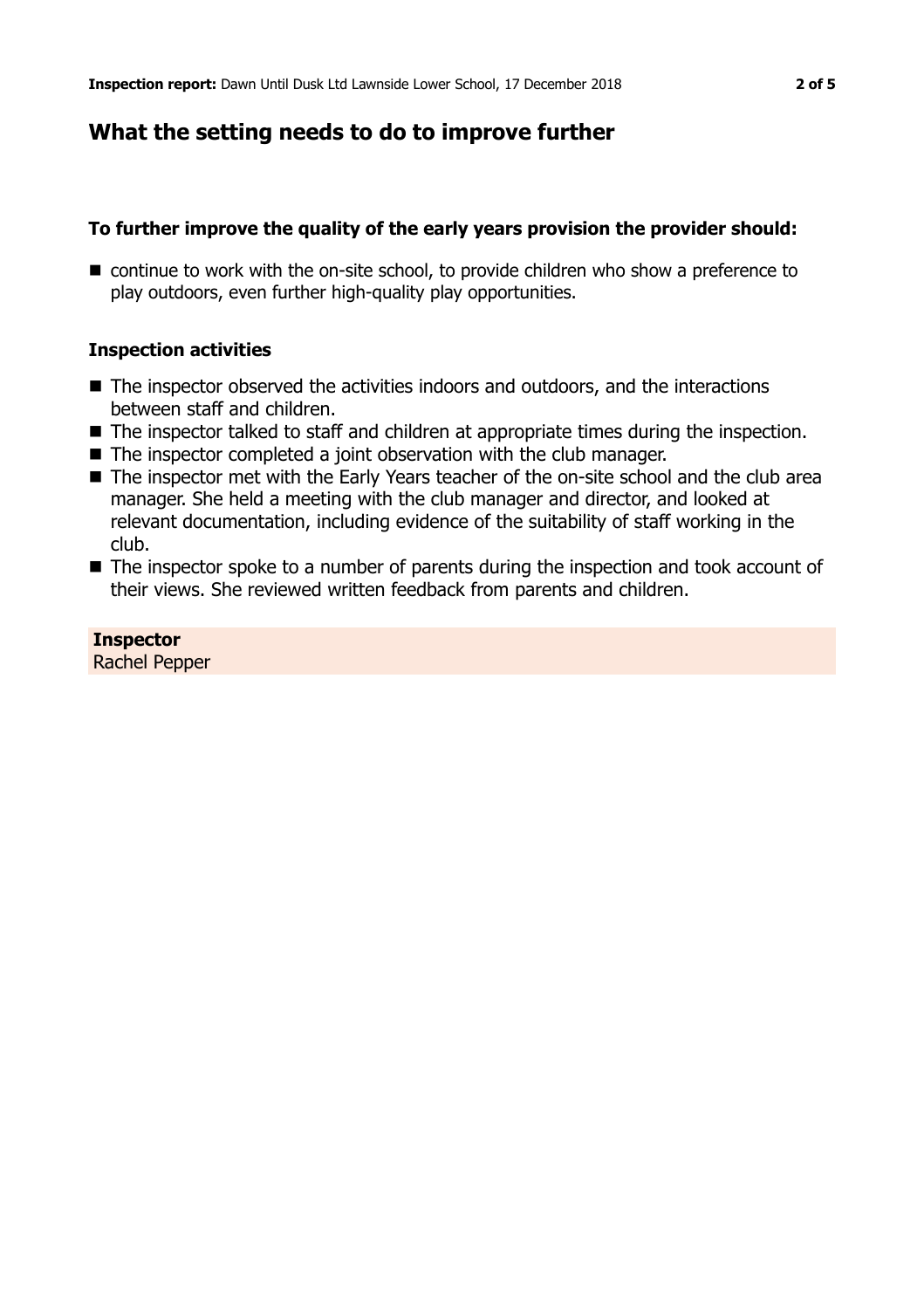# **Inspection findings**

## **Effectiveness of leadership and management is outstanding**

Incisive evaluation includes the views of parents and children to continually evolve the provision. For example, following past parent feedback, the leaders now focus their extensive fundraising efforts on a more local charity. Children are encouraged to evaluate the activities they take part in. They write down what they enjoy and any requests that they have, which are swiftly considered. The manager recognises the potential to build even further on the quality of children's outdoor play experiences and has put forward requests for the school to consider. She rigorously monitors staff effectiveness and sets clear targets to ensure they maintain their high-quality practice. Staff feel valued and enjoy trialling their ideas to support the club ethos. The arrangements for safeguarding are effective. Children's health and well-being are significantly enhanced by the manager's vigilant and highly consistent approach to policy and procedure. For example, she ensures any slight variation to a child's demeanour is thoroughly reviewed. The manager initiates relationships with other providers and has an excellent understanding of the local issues faced by parents. This helps her to target specific training for staff and provide sensitive support for each child and their family.

## **Quality of teaching, learning and assessment is outstanding**

Staff organise theme nights around children's current interests and plan activities to encourage their creativity. This helps to ignite children's curiosity and enable even the youngest of children to maintain extended periods of concentration. Staff are extremely skilled in their interactions with children. They provide just the right amount of support, time and information to enable children to persevere, solve problems and achieve their goal. For example, children discover quicker ways to cover their Christmas baubles in glue to allow decorative glitter to stay in place and are eager to share their discoveries with other children. Staff have high expectations of children. They work closely with the Early Years teacher and parents to share children's achievements and recognise their individual capabilities. Children listen intently to the knowledge staff share, such as what the on-site African snails like to eat. Children become animated as they engage in role play. They consider a name for the new shop they have opened, visit the pretend coffee shop and busily run their overpriced restaurant.

#### **Personal development, behaviour and welfare are outstanding**

Children are extremely confident and self-assured. They develop high levels of selfcontrol and superb relationships with the staff and other children. For example, children set and follow a 10-minute timer to take their turn to play a popular computer game. Children are highly responsive to adult's expectations of behaviour and make their own contributions to the club rules. They say that you should treat people how you would like to be treated and use a calm down technique if needed. The enabling environment staff provide ensures children have minimal disruptions to their chosen play. For example, children decide when they need a snack and know that outdoor play does not need to stop when it becomes dark. They put on a fluorescent jacket and use a torch to continue their play. Staff provide children with a wealth of ideas for playground games. Children ably hop and jump as they play Hopscotch and count numbers backwards in the correct sequence. Children gain essential skills to equip them for more formal learning.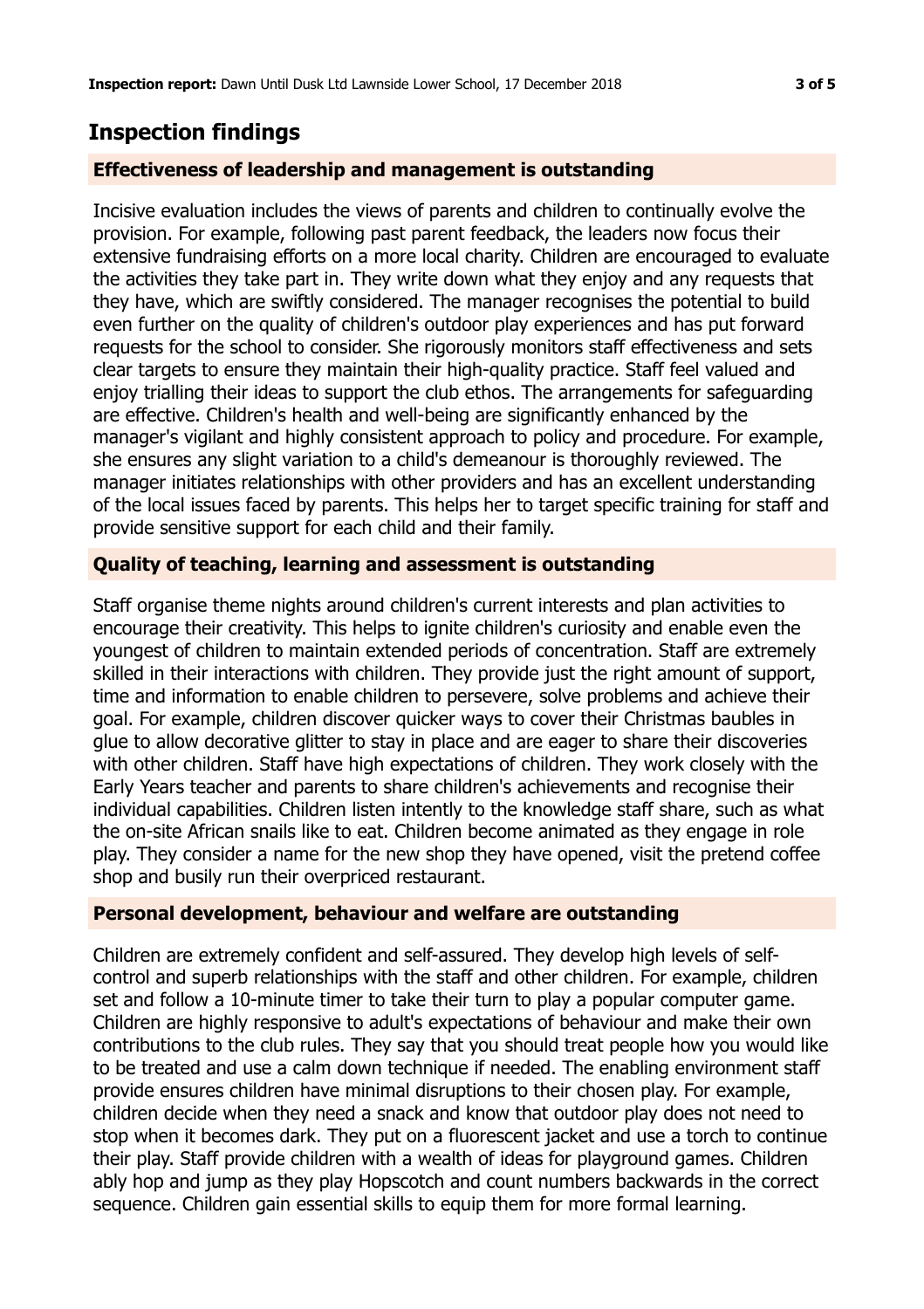# **Setting details**

| Unique reference number                             | EY537505                                                                             |  |
|-----------------------------------------------------|--------------------------------------------------------------------------------------|--|
| <b>Local authority</b>                              | <b>Central Bedfordshire</b>                                                          |  |
| <b>Inspection number</b>                            | 10076758                                                                             |  |
| <b>Type of provision</b>                            | Out-of-school day care                                                               |  |
| <b>Registers</b>                                    | Early Years Register, Compulsory Childcare<br>Register, Voluntary Childcare Register |  |
| Day care type                                       | Childcare on non-domestic premises                                                   |  |
| Age range of children                               | $3 - 10$                                                                             |  |
| <b>Total number of places</b>                       | 24                                                                                   |  |
| Number of children on roll                          | 88                                                                                   |  |
| Name of registered person                           | Dawn Until Dusk Ltd                                                                  |  |
| <b>Registered person unique</b><br>reference number | RP902292                                                                             |  |
| Date of previous inspection                         | Not applicable                                                                       |  |
| <b>Telephone number</b>                             | 01234930505                                                                          |  |

Dawn Until Dusk Ltd Lawnside Lower School registered in 2016 and is operated by a limited company. It is based within the premises of Lawnside Lower School in Biggleswade. The club employs four members of childcare staff, two of whom hold appropriate early years qualifications at level 3. The club opens from Monday to Friday, during school term times. Sessions are from 7.30am until 8.50am and from 3.15pm until 6pm.

This inspection was carried out by Ofsted under sections 49 and 50 of the Childcare Act 2006 on the quality and standards of provision that is registered on the Early Years Register. The registered person must ensure that this provision complies with the statutory framework for children's learning, development and care, known as the early years foundation stage.

Any complaints about the inspection or the report should be made following the procedures set out in the guidance Complaints procedure: raising concerns and making complaints about Ofsted, which is available from Ofsted's website: www.ofsted.gov.uk. If you would like Ofsted to send you a copy of the guidance, please telephone 0300 123 4234, or email [enquiries@ofsted.gov.uk.](mailto:enquiries@ofsted.gov.uk)